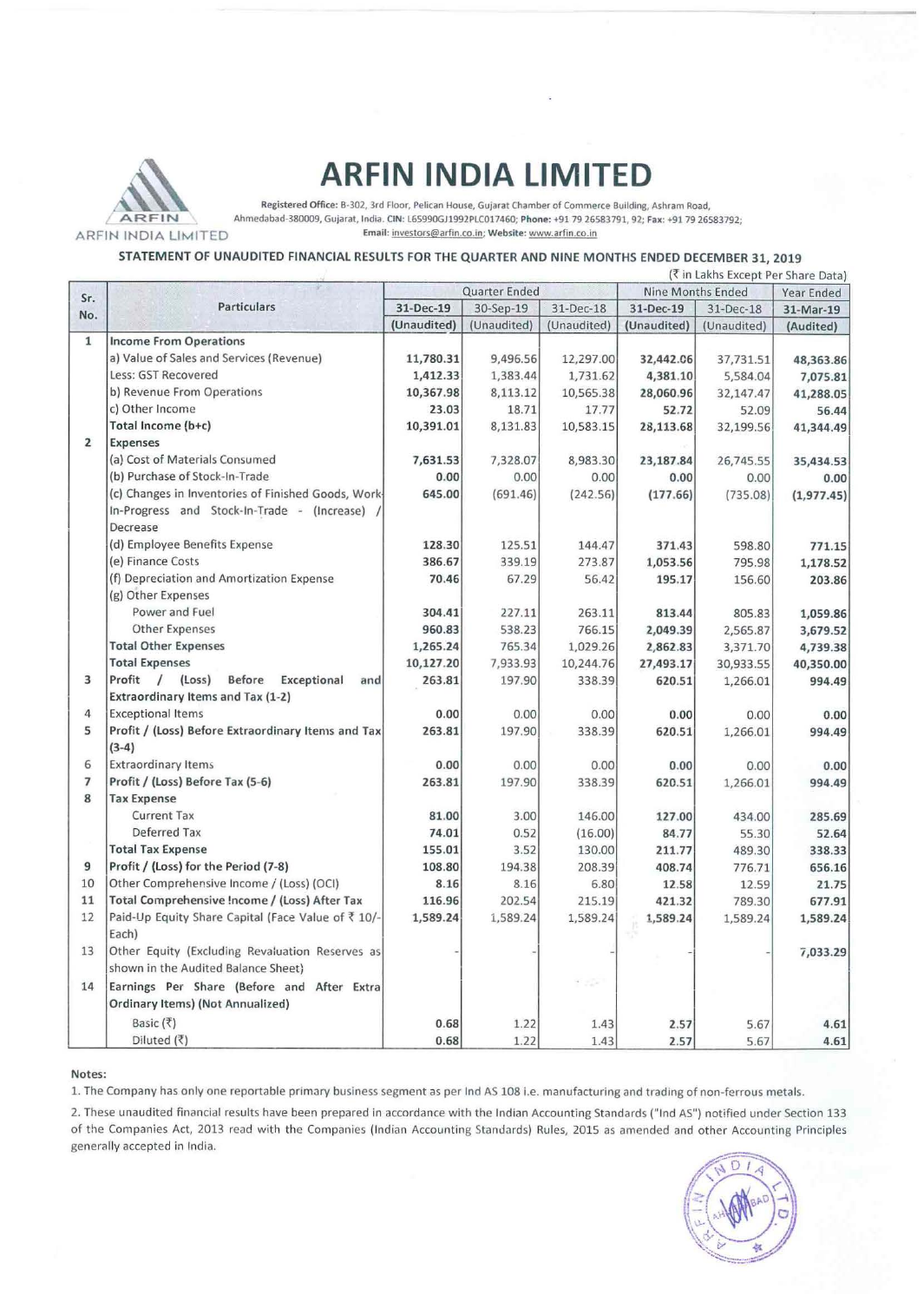3. The above unaudited financial results have been reviewed by the Audit Committee and approved and taken on record by the board of directors in their meetings held on Friday, February 14, 2020. The statutory auditors have carried out "limited review" of the above unaudited financial results. An unqualified / unmodified report has been issued by them thereon.

4. Figures for the previous periods are re-classified / re-arranged / re-grouped, wherever necessary, to correspond with the current period's classification / disclosure.

5. The managing director and chief financial officer certificate in respect of the above results in terms of regulation 33 of the SEBI (Listing Obligations and Disclosure Requirements) Regulations, 2015 has been placed before the board of directors.

6. The Company does not have any Exceptional or Extra-Ordinary items to report for the above periods.

7. Consequent upon the resignation of Mr. Shantilal Mehta (DIN: 06459451) effective from October 01, 2019 and Mr. Dineshchandra M. Shah (DIN: 02479309) effective from January 27, 2020 from the post of non-executive independent director of the company, the board has, at its meeting held on Monday, January 27, 2020, appointed Mr. Hardik Hundia (DIN: 02022246) as an additional indepedent director of the company to fill casual vacancy occurred by the said resignation.

8. Pursuant to Section 115BAA of the Income Tax Act, 1961 announced by the Government of India through Taxation Laws (Amendment) Act, 2019, the Company has irrevocable option of shifting to lower tax rate along with consequent reduction in certain tax incentives including lapse of Accumulated MAT Credit. The Company has not exercised this option for current period and continues to recognize the taxes on income for the quarter and nine months ended December 31, 2019 as per earlier provisions. The Company is in the process of evaluating the impact of this amendment and final tax adjustments, if any, will be effected in the last quarter of the current financial year.

9. Pursuant to the SEBI Circular i.e. SEBl/HO/CFD/CMDl/CIR/P/2019/140 dated November 21, 2019, the Board of Directors of the Company confirms that it was not required to make any disclosure of defaults on payment of interest / repayment of principal amount on loans from banks / financial institutions and unlisted debt securities as per the applicability criteria provided under the aforesaid circular.

Place: Ahmedabad Date: February 14, 2020



On Behalf of Board of Directors For, Arfin India Limited

madeundr @ thank.

\\~ · p Chairman & Executive Director (DIN: 00182746)